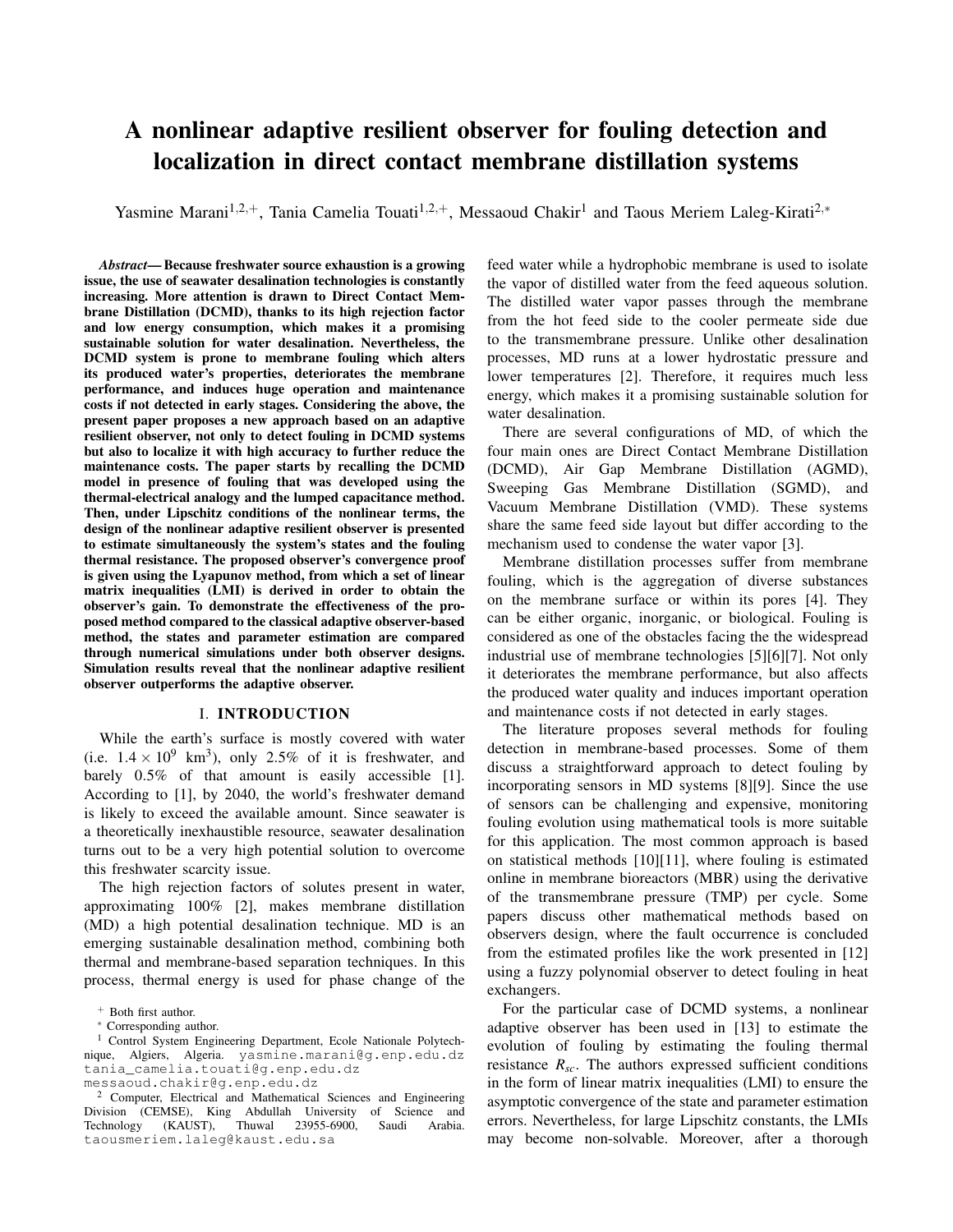investigation of the later observer's performance, some limitations have been observed, especially with regard to fouling localization. The above reasons motivated us to propose a new approach based on the nonlinear adaptive resilient observer developed in [14], which is a robust version of the classical adaptive observer.

An observer is defined as non-resilient if the estimation error diverges for small disturbances on the observer's gain [15]. The actual observer's gain may slightly deviate from its original value obtained from offline calculations. For instance, to compute the adaptive observer's gain, the fouling thermal resistance is assumed to be piece wise constant (its derivative is equal to zero), which doesn't reflect its true nature, as it slowly varies. Thus, its derivative induces a small bias. Therefore, the observer must be able to tolerate certain disturbances and uncertainties on its coefficients. Furthermore, the adaptive resilient observer allows more flexibility for LMI feasibility in a larger space of Lipschitz constants compared to the classical adaptive observer [15].

In this paper, a nonlinear adaptive resilient observer is proposed to estimate and localize fouling in a DCMD system under the assumption that the nonlinear terms are Lipschitz. The observer's gain is computed offline by solving a set of LMIs that guarantees sufficient conditions for the estimated states to converge asymptotically to their real values, while the parameter convergence is ensured by the satisfaction of the persistent excitation condition. Moreover, the DCMD module being divided into N coupled control-volume cells along the membrane, fouling localization is made possible through estimating a vector of N fouling resistances *Rsc*, one for each cell.

The present paper is structured as follows: Section. II recalls the DCMD model in presence of fouling developed in [13]. In Section. III, the proposed nonlinear adaptive resilient observer design is presented for the specific case of membrane-fouling estimation in DCMD systems along with its convergence proof. To demonstrate the effectiveness of the proposed method versus the classical adaptive observer introduced in [13], the states and parameter estimation are compared through numerical simulations in Section. IV. Finally, concluding remarks are given in Section. V.

### II. DCMD MODEL IN PRESENCE OF FOULING

Depending on the way depositing particles block the membrane, four membrane fouling mechanisms are distinguished as illustrated in Fig. 1: complete pore blocking, standard pore blocking, intermediate pore blocking and cake filtration. This work focuses only on the case of cake filtration represented by a deposited layer on the surface of the membrane, as illustrated in Fig. 2. The cake filtration, translating into fouling, acts like an additive thermal resistance to the heat transfer mechanism between the bulk feed stream and the membrane. This produces an inferior temperature at the feed-membrane interface and thus a lower partial vapor pressure, reducing at last the

## TABLE I NOMENCLATURE

| Symbol                         | <b>Description</b>                | Unit              |
|--------------------------------|-----------------------------------|-------------------|
| $A_m$                          | Differential cell membrane area   | $m^2$             |
| $B_m$                          | Membrane transport coefficient    | $Kg/m^2sPa$       |
| $\overline{C}$                 | Thermal capacitance               | $J$ /°C           |
| $c_p$                          | Specific heat of water            | $J/Kg^{\circ}C$   |
| e <sub>1</sub>                 | State estimation error            |                   |
| e <sub>2</sub>                 | Parameter estimation error        |                   |
| G                              | Production rate                   | kg/h              |
| $H_{v}$                        | latent heat of vaporization       | J/Kg              |
| J                              | Mass flux                         | $Kg/m^2$ s        |
| L                              | Thermal coupling inductor         |                   |
| $\boldsymbol{N}$               | Total number of cells in the DCMD |                   |
| $\displaystyle \mathop{Q}_{R}$ | Heat transfer rate                | W                 |
|                                | Thermal resistance                | $\mathrm{C}$ or K |
| $R_{sc}$                       | Fouling thermal Resistance        | $\mathrm{C/W}$    |
| $\tau$                         | Temperature                       | $^{\circ}$ C or K |
| $\boldsymbol{x}$               | State vector                      |                   |
| <b>Subscripts</b>              |                                   |                   |
| b                              | Bulk                              |                   |
| f                              | Feed                              |                   |
| in                             | Inlet                             |                   |
| $\boldsymbol{m}$               | membrane interface                |                   |
| n                              | Index for cell number             |                   |
| out                            | Outlet                            |                   |
| $\boldsymbol{p}$               | Permeate                          |                   |
| term                           | Terminal cell                     |                   |
| Z.                             | coupling                          |                   |
|                                |                                   |                   |



Fig. 1. Schema of the fouling mechanisms: (a) complete blocking, (b) standard blocking, (c) intermediate blocking, and (d) cake filtration.

system's production rate.

In order to describe the DCMD system in the presence of fouling, the reduced-order dynamic model derived in [17] is used. The model has been later extended in [13] to take into account the thermal resistance *Rsc*. The resulting model has the form of a system of nonlinear differential algebraic equations (DAEs) expressed as follows:

$$
E\dot{x} = Ax + Bu + D_1 \gamma(t, x)B_m + H(x, R_{sc}),
$$

$$
y = \begin{bmatrix} Cx \\ G(x) \end{bmatrix} = \begin{bmatrix} T_{f_{out}} \\ T_{p_{out}} \\ \Sigma_{n=1}^N J_n(x)A_m \end{bmatrix}.
$$
 (1)

Where  $x \in \mathbb{R}^{(6N+4) \times 1}$  is the state vector given by:  $x = [Q_{f_1}, T_{bf_1}, \ldots, T_{bf_N}, Q_{f_{N+1}}, Q_{p_1}, T_{bp_1}, \ldots, T_{bp_N}, Q_{p_{N+1}}]$ 

$$
T_{f_{out}}, T_{p_{out}}, T_{mf_1}, \ldots, T_{mf_N}, T_{mp_1}, \ldots, T_{mp_N}]^T,
$$

*E* is a singular matrix whose rank is smaller than  $6N+4$ , *A* is the transition matrix , *u* is the system's input, i.e. inlet temperatures in the feed and the permeate.  $D_1$  is a constant matrix linking the nonlinear terms to the state equations.  $\gamma(t, x)$  is the nonlinear part of the model.  $H(x, R_{sc})$  is a nonlinear function of the states *x* and the fouling thermal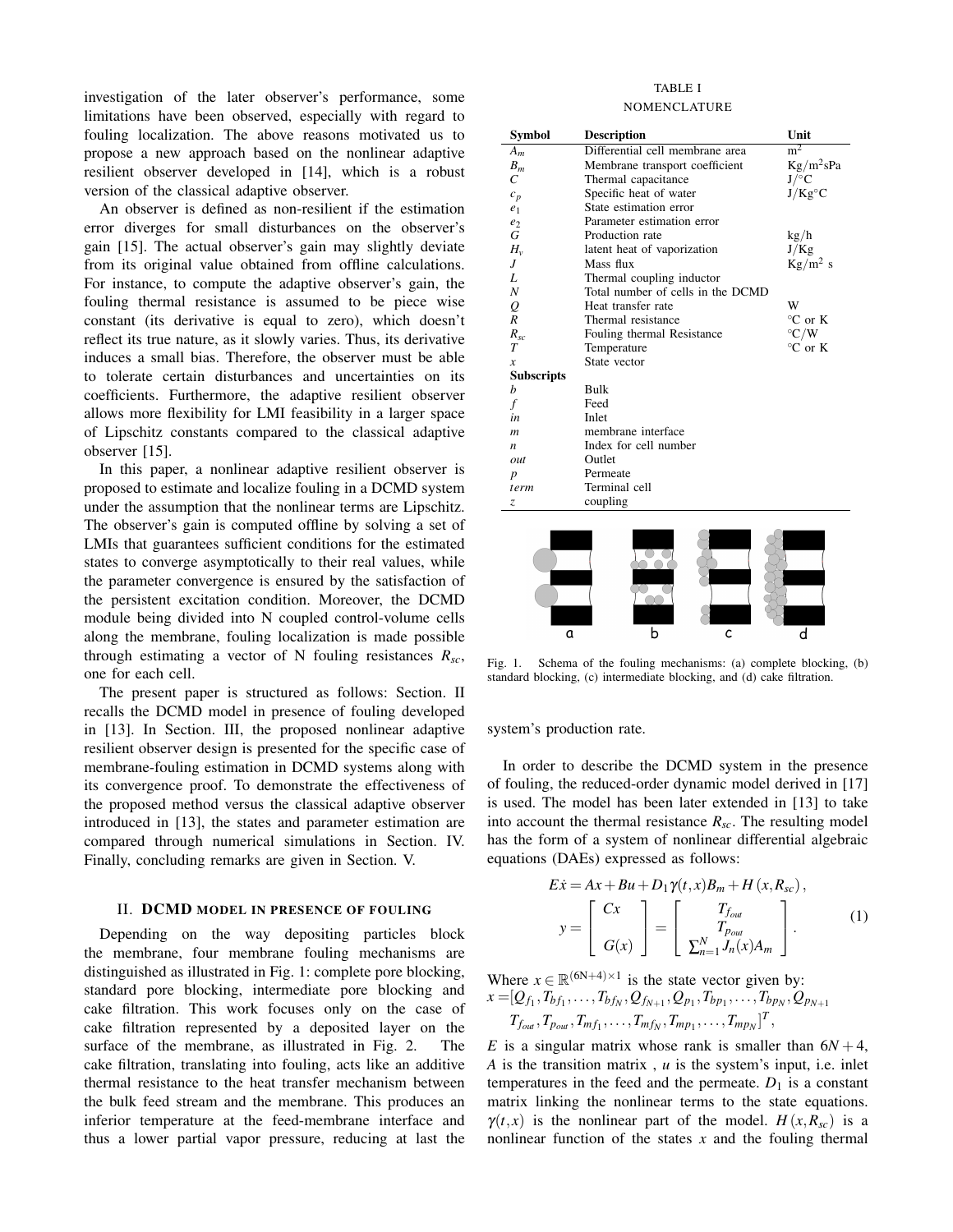

Fig. 2. Schema of the fouling layer in DCMD [13]

resistance  $R_{sc}$ .  $C$  is the output matrix. The production rate  $G(x)$  is a nonlinear function which is directly measured at the module's output. The different matrices and functions of (1) are detailed in [17] and their dimensions are given in TABLE II.

TABLE II MATRICES DIMENSIONS

| <b>Matrix</b> | <b>Dimension</b>     | <b>Matrix</b> | <b>Dimension</b>  |
|---------------|----------------------|---------------|-------------------|
| E             | $(6N+4)\times(6N+4)$ | Dı            | $(6N+4) \times 3$ |
| А             | $(6N+4)\times(6N+4)$ | $\gamma(t,x)$ | $3N \times 1$     |
| R             | $(6N+4) \times 2$    | $B_m$         |                   |
|               | $2\times (6N+4)$     | $H(x,R_{sc})$ | $(6N+4) \times 1$ |
| $\mathcal{U}$ | $2 \times 1$         |               | $3 \times 1$      |

The above state space representation is obtained from the equations below, where *n* refers to the  $n<sup>th</sup>$  cell, by assuming constant feed and permeate velocities:

$$
\frac{dQ_{f_n}}{dt} = \frac{1}{L_f^n} T_{bf_{n-1}} - \frac{R_{fz}^n}{L_f^n} Q_{f_n} - \frac{1}{L_f^n} T_{bf_n},\tag{2}
$$

$$
\frac{dT_{bf_n}}{dt} = \frac{1}{C_{bf}} Q_{f_n} - \frac{1}{C_{bf}} Q_{f_{n+1}} - \frac{1}{C_{bf}} \left( \frac{1}{R_f} + J_n A_m c_p \right) T_{bf_n} \n+ \frac{1}{C_{bf} R_f} \frac{R_{sc} \left( 1 + R_f J_n A_m c_p \right)}{R_f + R_{sc} \left( 1 + R_f J_n A_m c_p \right)} T_{bf_n} \n+ \frac{1}{C_{bf} \left( R_f + R_{sc} \left( 1 + R_f J_n A_m c_p \right) \right)} T_{\text{m}f_n},
$$
\n(3)

$$
\frac{dQ_{p_n}}{dt} = \frac{1}{L_p^n} T_{bp_{n-1}} - \frac{R_{pz}^n}{L_p^n} Q_{p_n} - \frac{1}{L_p^n} T_{bp_n},\tag{4}
$$

$$
\frac{dT_{bp_n}}{dt} = \frac{1}{C_{bp}} Q_{p_n} - \frac{1}{C_{bp}R_p} T_{bp_n} - \frac{1}{C_{bp}} Q_{p_{n+1}} + \frac{1}{C_{bp}} \left(\frac{1}{R_p} + J_n A_m c_p\right) T_{\text{mp}_n},\tag{5}
$$

$$
0 = \left(\frac{1}{R_f} + J_n A_m c_p - \frac{1}{R_f} \frac{R_{sc} \left(1 + R_f J_n A_m c_p\right)}{R_f + R_{sc} \left(1 + R_f J_n A_m c_p\right)}\right) T_{\text{bf}_{n}}
$$

$$
- \frac{1}{\left(R_f + R_{sc} \left(1 + R_f J_n A_m c_p\right)\right)} T_{\text{mfn}} - \left(\frac{1}{R_p} + J_n A_m c_p\right) T_{\text{mp}_n}
$$

$$
+ \frac{1}{R_p} T_{\text{bp}_n}, \tag{6}
$$

$$
0 = \left(\frac{1}{R_m} + \frac{1}{R_p} + J_n A_m c_p\right) T_{mpn} - \frac{1}{R_p} T_{bp_n} - J_n A_m H_v [T_{mf_n}]
$$
  

$$
-\frac{1}{R_m} T_{mf_n},
$$
  
(7)

$$
0 = T_{f_{out}} - T_{p_{in}} - R_{f_{term}} Q_{f_{N+1}},
$$
\n(8)

$$
0 = T_{\text{p}_{\text{out}}} - T_{\text{f}_{\text{in}}} + R_{\text{p}_{\text{term}}} Q_{\text{p}_1}.
$$
 (9)

Note that  $R_{sc} = 0$  represents the ideal case without membrane fouling. Furthermore, as the fouling layer thickens with time, the thermal resistance  $R_{sc}$  increases, and the production rate decreases.

It is worth mentioning that the proposed model provides the much needed physical insight into the process while being computationally suitable for real time applications. Moreover, it can be adapted for other MD configurations.

# III. MEMBRANE FOULING DETECTION AND LOCALIZATION

Expanding the function  $H(x, R_{sc})$  around  $R_{sc} = 0$  and considering the linear terms, the following system is obtained:

$$
E\dot{x} = Ax + Bu + D_1 \gamma(t, x)B_m + \tilde{H}(x)R_{sc},
$$
  

$$
y = \begin{bmatrix} Cx \\ G(x) \end{bmatrix}.
$$
 (10)

Where  $\tilde{H}(x)$  is the jacobian of  $H(x, R_{sc})$ .

Consider now the nonlinear adaptive resilient observer [14]:

$$
E\hat{x} = A\hat{x} + Bu + D_1\gamma(t, \hat{x})B_m + \tilde{H}(\hat{x})\hat{R}_{sc} + [K + \Delta(t)](Cx - C\hat{x}),
$$
  

$$
\hat{y} = \begin{bmatrix} C\hat{x} \\ G(\hat{x}) \end{bmatrix}.
$$
 (11)

where  $\hat{x} \in \mathbb{R}^{6N+4\times1}$  is the system state estimate and  $\hat{R}_{sc} \in \mathbb{R}^{N \times 1}$  the fouling thermal resistance estimate.  $K \in \mathbb{R}^{6N+4\times2}$  is the observer gain and the resilient term  $\Delta(t) \in \mathbb{R}^{6N+4\times2}$  is a bounded additive disturbance on the observer's gain s.t.  $\|\Delta(t)\| \leq r$  for all *t*.

The working hypotheses and lemmas used in this paper are the following: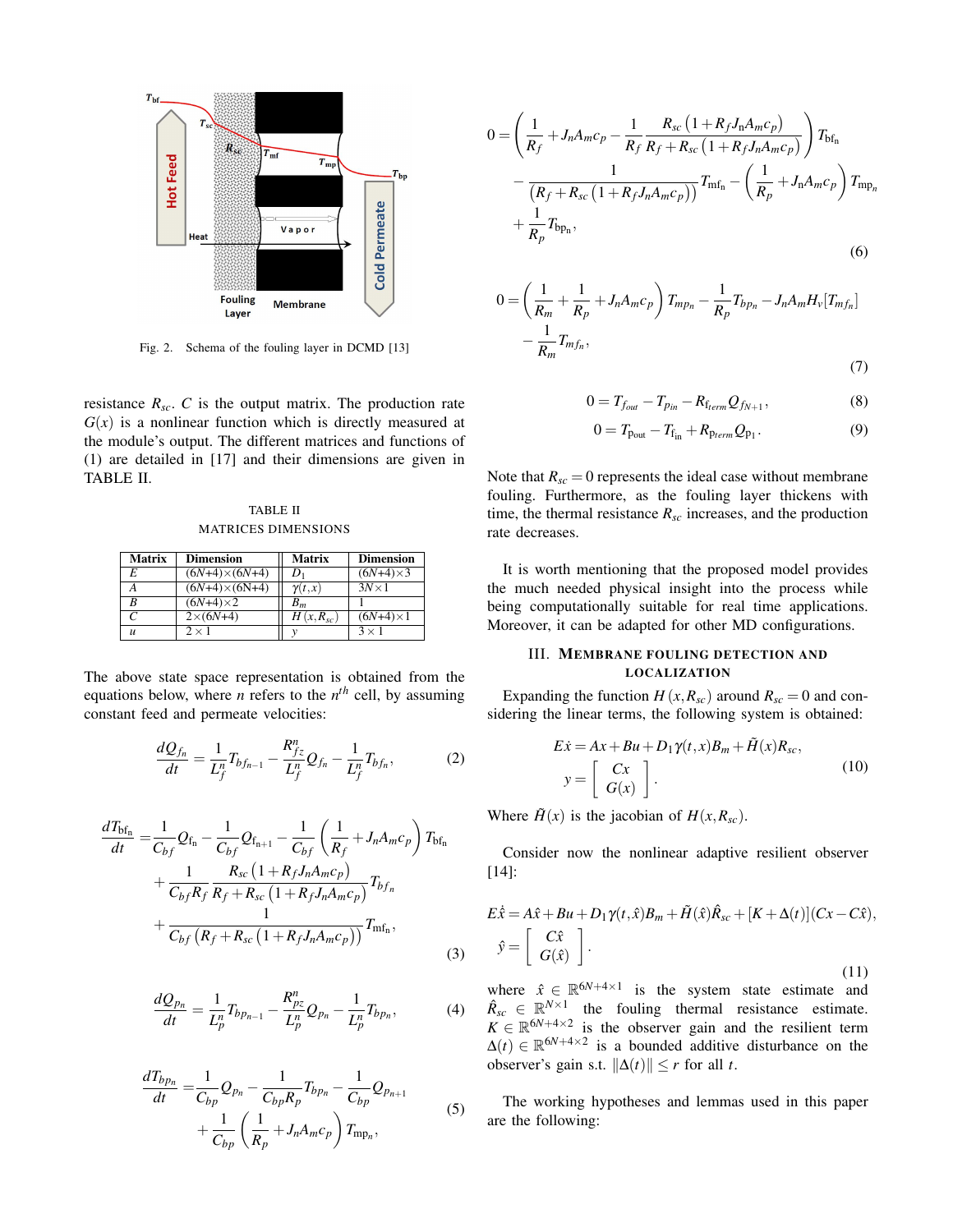*Assumption 1:* System (10) is R-detectable and impulseobservable [18].

*Assumption 2:* All the nonlinear terms of the system (10) are Lipschitz, i.e. there exist  $\alpha_1 > 0$  and  $\alpha_2 > 0$  for which the functions  $\gamma(t, x)$  and  $\tilde{H}(x)$  satisfy:

$$
\|\gamma(t,x_1)-\gamma(t,x_2)\| \leq \alpha_1\, \|x_1-x_2\| \,,\tag{12}
$$

$$
\left\|\tilde{H}\left(t,x_1\right)-\tilde{H}\left(t,x_2\right)\right\|\leqslant\alpha_2\left\|x_1-x_2\right\|.\tag{13}
$$

*Assumption 3:* The parameter vector  $\hat{R}_{sc}$  is piecewise constant and bounded:

$$
\left\|\hat{R}_{sc}\right\| \leqslant \alpha_3, \quad \alpha_3 > 0. \tag{14}
$$

Lemma 1 [19]

Let x and y be real vectors of the same dimension. Then  $\forall \varepsilon > 0$  the following inequality holds:

$$
2x^T y \le \varepsilon x^T x + \varepsilon^{-1} y^T y. \tag{15}
$$

## Lemma 2: Schur complement [20]

Given any real matrices  $X_1$ ,  $X_2$  and  $X_3$  s.t.  $X_1 = X_1^T$  and  $X_3 > 0$ , then

$$
X_1 + X_2^T X_3^{-1} X_2 < 0 \tag{16}
$$

if and only if

$$
\left[\begin{array}{cc} X_1 & X_2^T \\ X_2 & -X_3 \end{array}\right] < 0. \tag{17}
$$

# Lemma 3: Barbalat's lemma [21]

Let  $\phi : R \to R$  be a uniformly continuous function on  $[0, +\infty]$ . Suppose that  $\lim_{t \to +\infty} \int_0^t \phi(\tau) d\tau$  exists and is finite, then

$$
\lim_{t\to+\infty}\phi(t)=0.
$$

The adaptive resilient observer error dynamics is given by:

$$
E\dot{e}_1 = (A - KC - \Delta C)e_1 + D_1(\gamma(t, x) - \gamma(t, \hat{x}))B_m
$$
  
+ 
$$
(\tilde{H}(x)R_{sc} - \tilde{H}(\hat{x})\hat{R}_{sc}).
$$
 (18)

where  $e_1 = x - \hat{x}$  is the state estimation error.

Inspired by [14], sufficient conditions for the convergence of the nonlinear adaptive resilient observer error dynamics are provided by the following theorem.

Theorem Consider the following adaptation law:

$$
\dot{\hat{R}}_{sc} = \Sigma^{-1} \tilde{H}(\hat{x})^T \eta C(x - \hat{x}) + \Sigma^{-1} L(G - \hat{G}).
$$
 (19)

where  $L \in R^-$  is a constant gain,  $\Sigma^{-1} = \Sigma^{-T} > 0$  an arbitrary constant matrix known as the adaptation gain and  $\eta \in R^{q \times r}$ s.t.  $P = \eta C$ .

The system (11) is an asymptotically stable adaptive resilient observer for system (10), if there exist a non-singular matrix  $P \in R^{n \times n}$ , a matrix  $W \in R^{r \times n}$  s.t.  $K = (WP^{-1})^T$  and scalars  $\epsilon_1 > 0$ ,  $\epsilon_2 > 0$ ,  $\epsilon_3 > 0$  for which the following matrix inequalities are solvable

$$
E^{T}P = P^{T}E \ge 0,
$$
  
\n
$$
\begin{bmatrix}\n\Lambda & P^{T} & P^{T} \\
P & -\varepsilon_{1}I & 0 & 0 \\
P & 0 & -\varepsilon_{2}I & 0 \\
P & 0 & 0 & -\varepsilon_{3}I\n\end{bmatrix} < 0.
$$
 (20)

where  $\Lambda = A^T P + P^T A - C^T W - W^T C + \varepsilon_1 \alpha_1^2 B_m^2 ||D_1||^2 I +$  $\varepsilon_2 \alpha_2^2 \alpha_3^2 I + \varepsilon_3 r^2 C^T C$ .

Furthermore, if the persistent excitation condition is verified  $\forall t_0, \exists \xi, \delta > 0$  s.t.

$$
\int_{t_0}^{t_0+\delta} \tilde{H}(\hat{x})\tilde{H}(\hat{x})^T d\tau > \xi I,
$$
 (21)

then, the vector of fouling thermal resistance estimates converges to its true value for all disturbances satisfying  $||\Delta(t)||$  ≤ *r*.

Proof In order to prove the convergence of the nonlinear adaptive resilient observer (11) to the system (10), the proof of the asymptotic stability of the error dynamics is derived.

The parameter estimation error is defined by  $e_2 = R_{sc} - \hat{R}_{sc}$ and the following Lyapunov function:

$$
V(t) = e_1^T E^T P e_1 + e_2^T \Sigma e_2.
$$
 (22)

Deriving  $V(t)$  with respect to time:

$$
\dot{V}(t) = (E\dot{e}_1)^T P e_1 + e_1^T P^T E \dot{e}_1 + 2e_2^T \Sigma \dot{e}_2.
$$
 (23)

Let  $\overline{A} = (A - KC - \Delta C)$ . Then, equation (23) becomes

$$
\dot{V}(t) = [\bar{A}e_1 + D_1(\gamma(t,x) - \gamma(t,\hat{x}))B_m \n+ (\tilde{H}(x)R_{sc} - \tilde{H}(\hat{x})\hat{R}_{sc})]^T Pe_1 \n+ e_1^T P^T [\bar{A}e_1 + D_1(\gamma(t,x) - \gamma(t,\hat{x}))B_m \n+ (\tilde{H}(x)R_{sc} - \tilde{H}(\hat{x})\hat{R}_{sc})] + 2e_2^T \Sigma \dot{e}_2, \n= e_1^T [\bar{A}^T P + P^T \bar{A}]e_1 + 2[D_1(\gamma(t,x) - \gamma(t,\hat{x}))B_m \n+ (\tilde{H}(x)R_{sc} - \tilde{H}(\hat{x})\hat{R}_{sc})]^T Pe_1 + 2e_2^T \Sigma \dot{e}_2.
$$
\n(24)

Substituting  $\hat{R}_{sc} = R_{sc} - e_2$  leads to:

$$
\dot{V}(t) = e_1^T \left[ \bar{A}^T P + P^T \bar{A} \right] e_1 + 2 [D_1(\gamma(t, x) - \gamma(t, \hat{x})) B_m]^T P e_1.
$$
  
+ 2[(\tilde{H}(x) - \tilde{H}(\hat{x})) R\_{sc}]^T P e\_1  
+ 2 [\tilde{H}(\hat{x}) e\_2]^T P e\_1 + 2 e\_2^T \Sigma \dot{e}\_2. (25)

Applying Lemma 1 to (25) gives

$$
\dot{V}(t) \leq e_1^T \left[ \bar{A}^T P + P^T \bar{A} \right] e_1 + \varepsilon_1 \| D_1(\gamma(t, x) - \gamma(t, \hat{x})) B_m \|^2 \n+ \varepsilon_2 \| (\tilde{H}(x) - \tilde{H}(\hat{x})) R_{sc} \|^2 \n+ (\varepsilon_1^{-1} + \varepsilon_2^{-1}) e_1^T P^T P e_1 \n+ 2 \left[ \tilde{H}(\hat{x}) e_2 \right]^T P e_1 + 2 e_2^T \Sigma e_2.
$$
\n(26)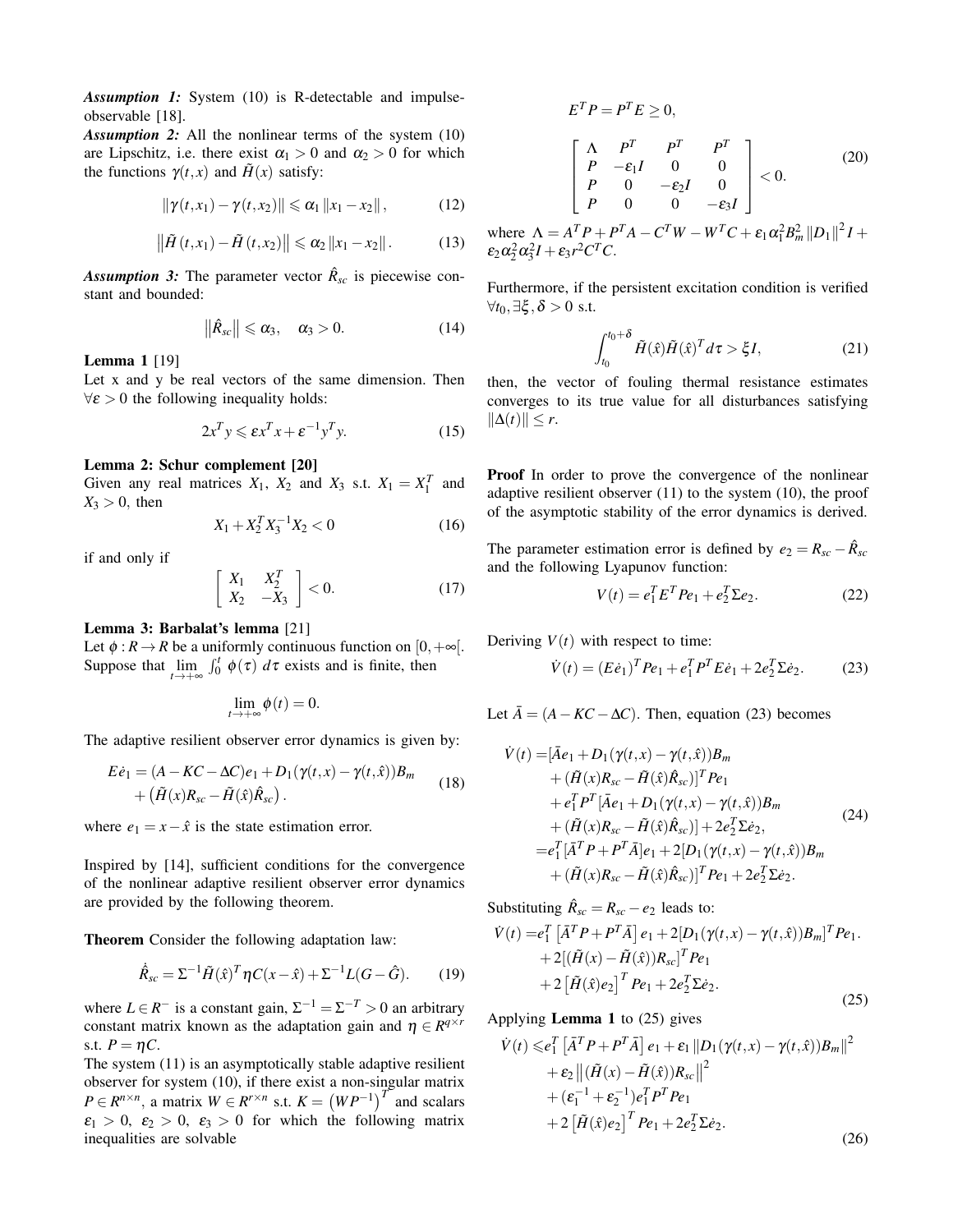Based on the assumptions on  $\gamma(t, x)$ ,  $\tilde{H}(\hat{x})$ ,  $R_{sc}$  and  $\Delta$ ((12), (13), (14) and  $\|\Delta(t)\| \le r$ , respectively), equation (26) becomes

$$
\dot{V}(t) \leq e_1^T \left[ \Lambda + (\varepsilon_1^{-1} + \varepsilon_2^{-1} + \varepsilon_3^{-1}) P^T P \right] e_1 + 2 \left[ \tilde{H}(\hat{x}) e_2 \right]^T P e_1 + 2 e_2^T \Sigma \dot{e}_2.
$$
\n(27)

where  $\Lambda = \Omega + \varepsilon_3 r^2 C^T C$ , with  $\Omega = A^T P + P^T A - C^T W - W^T C + (\varepsilon_1 \alpha_1^2 B_m^2 ||D_1||^2 +$  $\varepsilon_2 \alpha_2^2 \alpha_3^2$ )*I*.

Since  $R_{\text{sc}}$  is piecewise constant, it results that  $\dot{R}_{\text{sc}} = 0$  and  $\dot{e}_2 = -\dot{\hat{R}_{sc}}$ . Based on this and substituting the adaptation law (19) yield to

$$
2\left[\tilde{H}(\hat{x})e_2\right]^T Pe_1 + 2e_2^T \Sigma \dot{e}_2 = -2e_2^T L(G - \hat{G}).\tag{28}
$$

The term  $-e_2^T L(G - \hat{G})$  is always negative. In fact:

$$
\begin{cases} \text{ if } e_2 < 0 \to (G - \hat{G}) > 0, \text{ then } -e_2^T L(G - \hat{G}) < 0. \\ \text{ if } e_2 > 0 \to (G - \hat{G}) < 0, \text{ then } -e_2^T L(G - \hat{G}) < 0. \end{cases}
$$
(29)

Inequality (27) becomes

$$
\dot{V}(t) \leq e_1^T \left[ \Lambda + (\varepsilon_1^{-1} + \varepsilon_2^{-1} + \varepsilon_3^{-1}) P^T P \right] e_1.
$$
 (30)

It appears then that a sufficient condition for  $\dot{V}(t) < 0$  is

$$
\Lambda + (\varepsilon_1^{-1} + \varepsilon_2^{-1} + \varepsilon_3^{-1})P^T P < 0. \tag{31}
$$

Inequality (31), which is nonlinear with respect to P, can be expressed using Schur complement (Lemma 2) as a LMI.

$$
\begin{bmatrix}\n\Lambda & P^T & P^T & P^T \\
P & -\varepsilon_1 I & 0 & 0 \\
P & 0 & -\varepsilon_2 I & 0 \\
P & 0 & 0 & -\varepsilon_3 I\n\end{bmatrix} < 0.
$$
\n(32)

For certain  $\beta > 0$ , inequality (31) can be written as follows

$$
\Lambda + (\varepsilon_1^{-1} + \varepsilon_2^{-1} + \varepsilon_3^{-1})P^T P < -\beta I. \tag{33}
$$

Substituting (33) in (30):

$$
\dot{V}(t) \leqslant -\beta e_1^T e_1. \tag{34}
$$

Since  $V(t) > 0$  and  $V(t)$  is strictly decreasing,  $V(t)$  is bounded. Therefore,  $e_1$  and  $e_2$  are bounded due to (22). Integrating (34) from  $t=0$  to  $t=t_1$  results in :

$$
V(t_1) \leq V(0) - \beta \int_0^{t_1} e_1^T(\tau) e_1(\tau) d\tau.
$$
 (35)

Since  $V(t)$  is bounded, we obtain from (35) that  $e_1 \in L^2$ . Moreover, it can be concluded from the observer's error dynamic (18) that  $\dot{e}_1 \in L^{\infty}$ .

Then by applying Barbalat's lemma (Lemma 3), we obtain

$$
\lim_{t\to\infty}e_1=0 \text{ and } \lim_{t\to\infty}\dot{e}_1=0.
$$

As a result, we obtain from (18)

$$
\lim_{t \to \infty} D_1 \left( \gamma(t, x) - \gamma(t, \hat{x}) \right) B_m + \left( \tilde{H}(x) R_{sc} - \tilde{H}(\hat{x}) \hat{R}_{sc} \right) = 0. \tag{36}
$$

As  $\lim_{t\to\infty} \hat{x} = x$ , (36) is reduced to

$$
\lim_{t \to \infty} (\tilde{H}(x) (R_{sc} - \hat{R}_{sc})) = 0.
$$
 (37)

Using the assumption of persistent excitation (21), the parameter estimation error converges to zero ( $\lim_{t\to\infty}e_2=0$ ), thus  $\hat{R}_{\mathit{sc}} \rightarrow R_{\mathit{sc}}$ .

## IV. SIMULATION RESULTS

The estimation and localization performance of the proposed adaptive resilient observer is compared with the adaptive observer used in [13] with the same DCMD module. In order to reduce the computational cost and the execution time of the program, the module is divided into 3 cells and therefore, three fouling thermal resistances have to be estimated. Note that apart from computational limitations due to the LMIs resolution, the proposed observer works properly for a larger number of cells.

The following simulation is conducted: different gradual fouling resistances are imposed for the first, second and third cells starting from zero at 10*s*, 20*s* and 30*s*, respectively. Then, their values are stabilized at 80*s* with respectively  $2.5 \times 10^{-3}$ ,  $2 \times 10^{-3}$ ,  $1.5 \times 10^{-3}$  for 20 more seconds. The chosen resistance profile requires greater responsiveness from the observer which makes it challenging for the observer to give good performances. The simulation was performed with a constant input velocity of 0.39*m*/*s*, feed and permeat inlet temperatures of 65◦C and 20◦C, respectively.

Matrices *P* and *W* are computed by solving the LMIs using *YALMIP toolbox* [22] and the simulation of the proposed observer was conducted using the *Matlab* solver *ode15s*.

Fig. 3 shows the actual and estimated profiles of the fouling resistances *Rsc* using the proposed observer. For comparison purposes, the estimated *Rsc* obtained using the observer in [13] is also plotted. While the observer in [13] yields to a static error in  $R_{sc}$  estimation, the obtained gain from the resilient observer design offers an accurate tracking of the fouling evolution in the three cells, despite the fact that Assumption 3 is not satisfied (i.e.  $\vec{R_{sc}} \neq 0$ ) which affects the observer's convergence (see therorem proof). However, this is no longer a problem since, thanks to the resilient term of the adaptive resilient observer, the bias introduced by  $\vec{R}_{sc}$  is compensated. Hence, the adaptive resilient observer presents better estimation and localization performance (i.e. it is able to identify which cell of the module is affected by fouling) than the classical one.

The simulated and estimated spacial distributions of the DCMD module feed and permeate inner temperatures are illustrated in Fig. 4 and Fig. 5, respectively. It is striking that the adaptive resilient observer provides a better temperature estimation than the adaptive observer in [13].

These numerical simulations show that the adaptive resilient observer is able to estimate simultaneously the module's inner temperatures and the fouling thermal resistance in the three cells with high accuracy.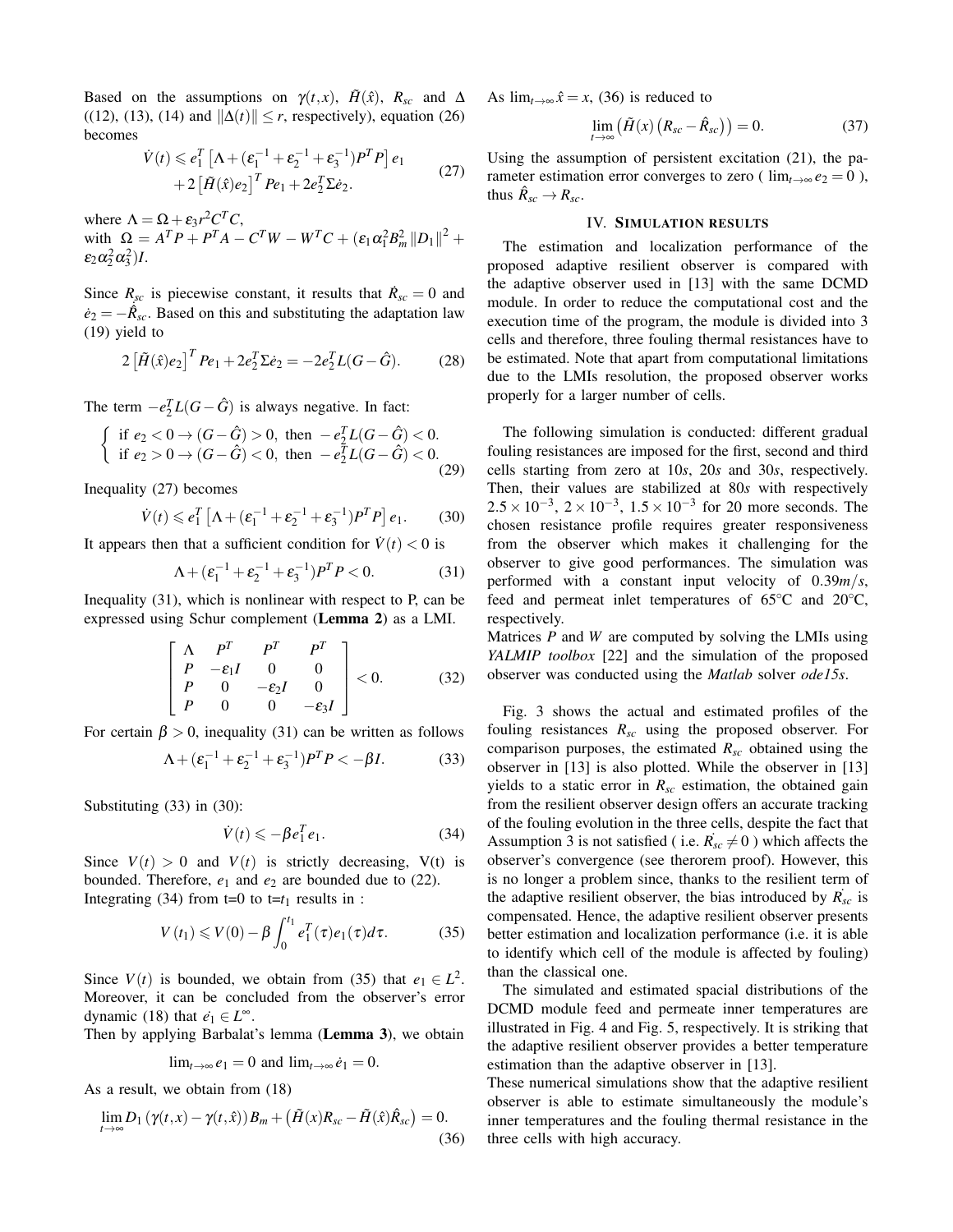

Fig. 3. Fouling resistances estimation with the adaptive resilient observer (ARO) vs. the adaptive observer (AO) of [13]



Fig. 4. Actual and estimated feed temperature distribution through the DCMD with the adaptive resilient observer (ARO) vs. the adaptive observer (AO) of [13] at  $t = 100s$ 

### V. CONCLUSION

This paper proposes a generalization of the results of fouling detection in DCMD systems to include fouling localization along the membrane. A nonlinear adaptive resilient observer is designed for that purpose and provides a simultaneous fouling thermal resistance and state estimation in the presence of a bounded disturbance on the gain's coefficient. Simulation results are shown in order to compare this approach to the classical adaptive observer presented in [13] and highlight the outperformance of the adaptive resilient observer in both fouling detection and localization



Fig. 5. Actual and estimated permeate temperature distribution through the DCMD with the adaptive resilient observer (ARO) vs. the adaptive observer (AO) of [13] at *t* = 100*s*

through a more accurate estimation of the fouling thermal resistance  $R_{sc}$  as well as the states, thanks to the larger space of Lipschitz constants it offers for solving the LMIs. Finally, future work will focus on the experimental validation of the proposed fouling detection method.

## ACKNOWLEDGMENT

This work has been supported by the King Abdullah University of Science and Technology (KAUST) Base Research Fund (BAS/1/1627-01-01) to Taous Meriem Laleg.

## **REFERENCES**

- [1] G. Micale, A. Cipollina, and L. Rizzuti, "Seawater Desalination for Freshwater Production" in *Seawater Desalination*, Eds. Berlin, Heidelberg: Springer-Verlag, 2009, pp. 1-15.
- [2] Z. S. Tai, M. Aziz, M. H. Othman, A. Ismail, M. Rahman, J. Jaafar, "An Overview of Membrane Distillation" in *Membrane Separation Principles and Applications*, Elsevier, 2019, pp.251-281
- [3] M. Khayet and T. Matsuura, Membrane distillation principles and applications, Elsevier, 2011.
- [4] M. Gryta, "Fouling in direct contact membrane distillation process," *Journal of Membrane Science*, Vol. 325, pp. 383-394, Aug 2008.
- [5] K. Scott, *Handbook of Industrial Membranes*, Kidlington, UK: Elsevier, 1997.
- [6] A.I. Schäfer, A.G. Fane, and T.D. Wait (Eds.), Nanofiltration: Principles and Application, Oxford: Elsevier, 2005.
- [7] M. Al-Shammiri, M. Safar, and M. Al-Dawas, "Evaluation of two different antiscalants in real operation at the Doha research plant," *Desalination*, vol. 128, pp. 1-16, 2000.
- [8] G. -Y. Chai, A. R. Greenberg, and W. B. Krantz, "Ultrasound, gravimetric, and SEM studies of inorganic fouling in spiral-wound membrane modules," Desalination, vol. 208, no. 1–3, pp. 277-293, 2007.
- [9] L. N. Sim, Z. J. Wang, J. Gu, H. G. L. Coster, and A. G. Fane, "Detection of reverse osmosis membrane fouling with silica, bovine serum albumin and their mixture using in-situ electrical impedance spectroscopy," Journal of Membrane Science, vol. 443, pp. 45-53, 2013.
- [10] H. Monclús, G. Ferrero, G. Buttiglieri, J. Comas, and I. Rodríguez-Roda, "Online monitoring of membrane fouling in submerged MBRs," Desalination, vol. 277, pp. 414-419, 2011.
- [11] P. Marel, A. Zwijnenburg, A. Kemperman, M. Wessling, H. Temmink, and W. Meer, "An improved flux-step method to determine the critical flux and the critical flux for irreversibility in a membrane bioreactor, *Journal of Membrane Science*, vol. 332, pp. 24-29, Jan 2009.